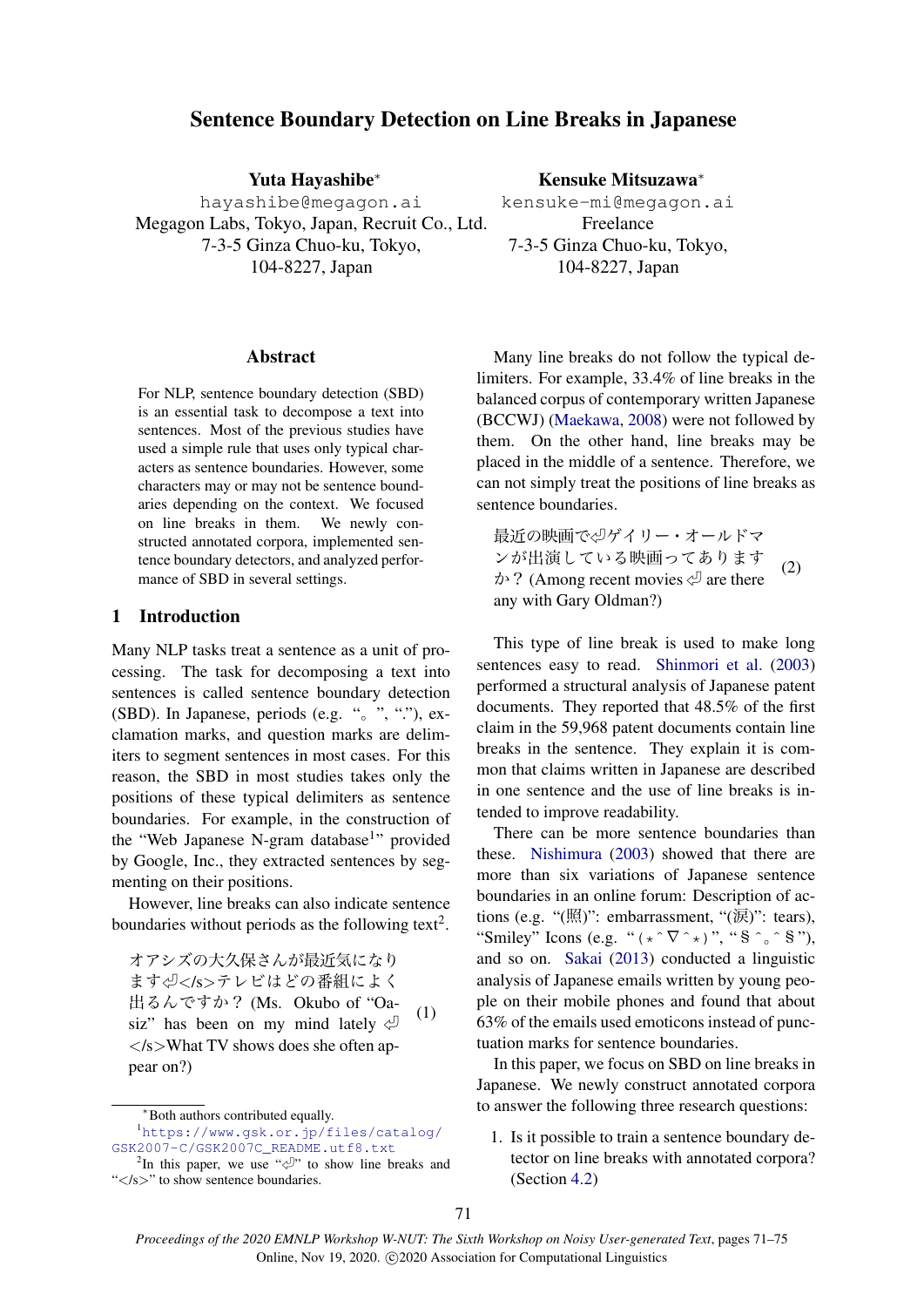- 2. Is a trained model accurate enough to work with data in another writing style? (Section [4.3](#page-3-0))
- 3. Is it possible to train a sentence boundary detector with unannotated corpora? (Section [4.4](#page-3-1))

## 2 Related Work

[Zhu et al.](#page-4-4) ([2007](#page-4-4)) removed noise in English email text by removing extra lines and spaces and restoring wrong cases of characters. They show that 49.5% of the noise in about 5,000 texts is due to line breaks. Three labels for line breaks were trained and predicted by the Conditional Random Fields (CRF) algorithm ([Lafferty et al.,](#page-4-5) [2001\)](#page-4-5): PRV (Preserve line break), RPA (Replace line break by space), DEL (Delete line break). The accuracy is reported as F-measure 93.75.

[Huang and Chen](#page-4-6) ([2011\)](#page-4-6) insist that the concept of "sentences" is fuzzier and less-defined in Chinese, and Native Chinese writers seldom follow the usage guidelines of punctuation marks. They listed the symbols used as sentence boundaries, such as whitespaces, commas, periods, line breaks. They reported F1 of manual SBD is 81.18 and one of CRF is 77.48.

Stanza<sup>3</sup> [\(Qi et al.,](#page-4-7) [2020](#page-4-7)) is a language-agnostic fully neural pipeline for text analysis, including tokenization, multiword token expansion, lemmatization, part-of-speech and morphological feature tagging, dependency parsing, and named entity recognition. Unlike most existing toolkits, it does tokenization and SBD at the same time by using a bidirectional long short-term memory network ([Graves and Schmidhuber,](#page-4-8) [2005](#page-4-8)) (Bi-LSTM) for characters in texts. It provides models for 66 languages including Japanese. The Japanese model is trained with with UD Japanese GSD<sup>4</sup>. Its architecture enables SBD on any characters, including line breaks. However the training corpus does not contain line breaks. Therefore the model can not perform SBD on line breaks.

## 3 Corpus Preparation

#### 3.1 BCCWJ

The balanced corpus of contemporary written Japanese (BCCWJ) is a corpus annotated with sen-

<span id="page-1-0"></span>

|              | Corpus Documents Sentences |       | LBs           | LBs w/o<br>SВ |
|--------------|----------------------------|-------|---------------|---------------|
| <b>BCCWJ</b> | 2,918                      |       | 44,760 23,099 | 1,702         |
| (PN)         | 340                        | 8,747 | 3,069         | 0             |
| (PB)         | 83                         | 8,956 | 3,290         | 0             |
| (PM)         | 86                         | 9,424 | 3,890         | 0             |
| (OW)         | 62                         | 3,751 | 2,223         | 0             |
| (OC)         | $*1,876$                   | 6,413 | 4,055         | 818           |
| (OY)         | 471                        | 7,469 | 6,572         | 884           |
| Jalan-F      | 500                        | 3,290 | 1.484         | 170           |
| Jalan-A      | 298                        | 7     | 1,193         | 153           |

Table 1: Statistics of corpus. LB means "line break," and SB means "sentence boundary." Each two letters for BCCWJ reperesents newspaper articles (PN), books (PB), magazines (PM), white papers (OW), QA texts in the Internet (OC) and blog texts (OY). *∗* In OC, we regarded an answer setcion for a question section is in a different document in the question.

tence boundaries [\(Konishi et al.](#page-4-9), [2015\)](#page-4-9) and morphological information. It covers a wide range of genres such as books, magazines, newspapers, business reports, blogs, internet forums, and textbooks. Some of them contain line breaks. Ta-ble [1](#page-1-0) shows the statistics of the corpus<sup>5,6</sup> It consists 44,770 sentences in 2,918 documents. They contain 1,721 line breaks that do not segment sentences out of 26,056 line breaks. Such line breaks are contained only limited domains: QA texts and blog texts on the web.

## 3.2 Jalan Corpora

We create two kinds of Japanese corpora with sentence boundary annotation: Jalan-F and Jalan-A, in order to perform experiments in another domain and another writing style. Both of them are composed of a part of hotel reviews posted on Jalan<sup>7</sup>, which is a popular travel information web site. Table [1](#page-1-0) shows the statistics of the corpora. All annotations are performed by one worker and confirmed by another worker.

Jalan- $F<sup>8</sup>$  comprises 500 reviews. We fully anno-

<sup>3</sup>[https://stanfordnlp.github.io/](https://stanfordnlp.github.io/stanza/) [stanza/](https://stanfordnlp.github.io/stanza/)

<sup>4</sup>[https://universaldependencies.org/](https://universaldependencies.org/treebanks/ja_gsd/) [treebanks/ja\\_gsd/](https://universaldependencies.org/treebanks/ja_gsd/)

<sup>&</sup>lt;sup>5</sup>In this paper, we removed all line breaks at the end of documents because they are obvious sentence boundaries. Additionally, if there is a series of line breaks or a space before or after a line break, we replaced it with a single line break.

<sup>&</sup>lt;sup>6</sup>We only used the "core" in BCCWJ. Its annotation is manual while no manual correction is performed for "noncore."

<sup>7</sup><https://www.jalan.net>

<sup>&</sup>lt;sup>8</sup>The "F" is an abbreviation for "full annotation."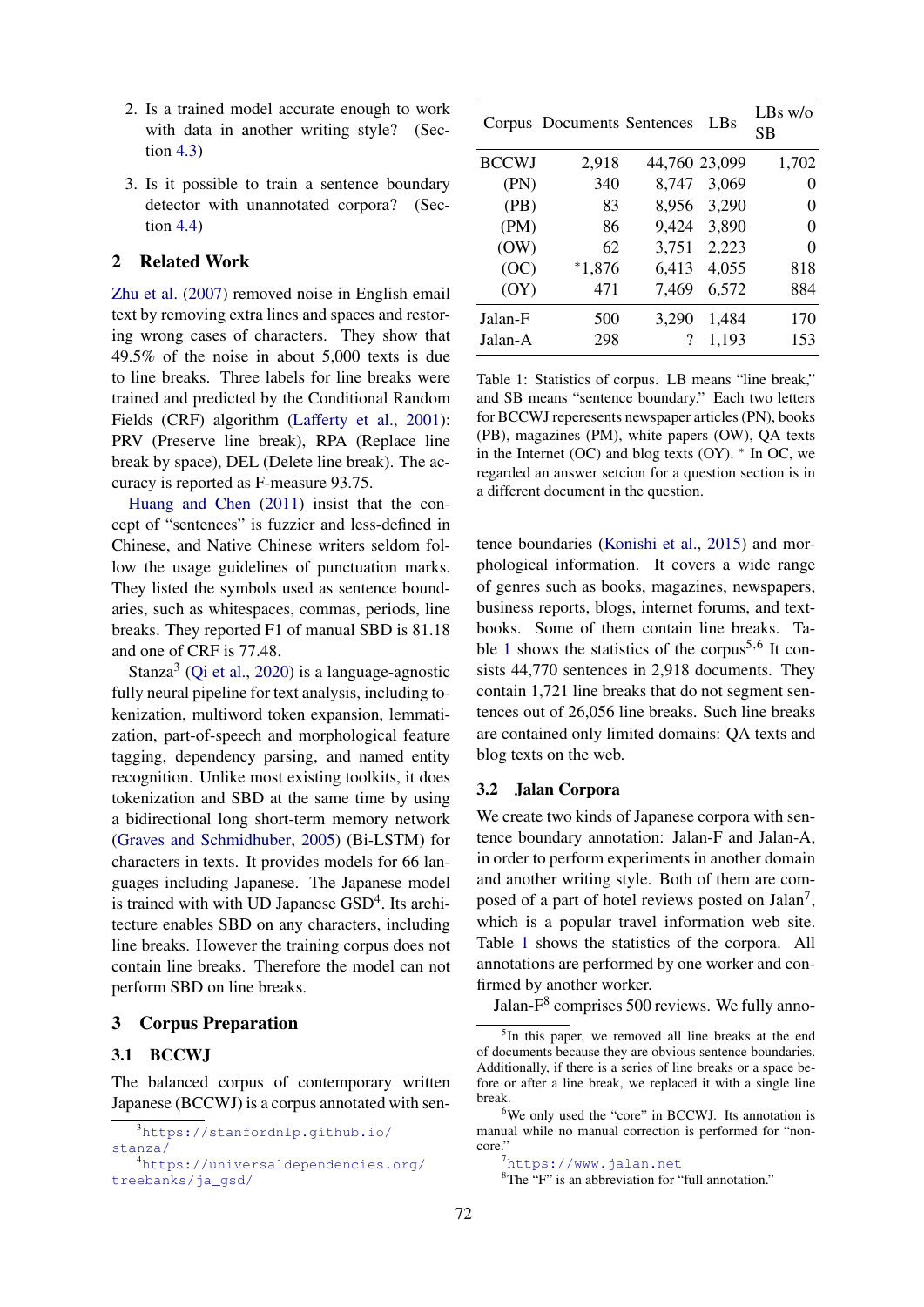tated sentence boundaries for all texts. As a result, we found 3,290 sentences. It contains 1,484 line breaks. Out of them, 170 line breaks do not segment sentences.

Jalan-A<sup>9</sup> comprises 298 reviews in an atypical writing style. They do not contain typical Japanese periods  $($ ",  $)$ "). This is an example.

個室を利用させていただきました少 *<*/s*>*清潔感があり㾑お部屋も広く㾑 またお邪魔させていただきますね少 *<*/s*>*スタッフの対応も最高でした (We stayed in a private room  $\sqrt{2}$  </s> The room was clean  $\Diamond$  and spacious, 㾑 so we'll be back again 㾑*<*/s*>* The staffs were great) (3)

Some line breaks segment sentences and some do not. We only annotated sentence boundaries on line breaks. While the number of boundaries is 1,374, there may be more sentences. It contains 1,983 line breaks. Out of them, 153 line breaks do not segment sentences.

## 3.3 Pseudo Annotation Corpora

To answer the third research question, we created two pseudo annotation corpora: P-BCCWJ and P-Jalan. First, we removed all line breaks from BCCWJ and 10,000 reviews additionally extracted from Jalan. Then, we replaced typical Japanese sentence boundaries ". " into line breaks and regard all of them as sentence boundaries. Finally, we replaced ideographic commas ", " into line breaks with 50% probability. This is an example.

Original: 眺めのよいところで、遠くを 見ることですよ。(It is to look into the distance from a good view.) Pseudo annotation: 眺めのよいところ で㾑遠くを見ることですよ㾑*<*/s*>* (4)

#### 4 Experiments

## 4.1 Experiment Settings

We create sentence boundary detectors by fine-turning the BERT ([Devlin et al.,](#page-4-10) [2019\)](#page-4-10) model<sup>10</sup> pre-trained on Japanese Wikipedia by Tohoku

<span id="page-2-1"></span>

| Token   | Gold       | Prediction Evaluation |           |
|---------|------------|-----------------------|-----------|
| ます(is)  | 0          | SВ                    | (ignored) |
| رلى     | SВ         | <b>SB</b>             | TР        |
| テレビ(TV) | O          | $\Omega$              | (ignored) |
| رلى     | <b>NSB</b> | <b>SB</b>             | FP        |
| は(is)   | 0          | <b>NSB</b>            | (ignored) |

Table 2: An example of input, output, and evaluation for sentence boundary detectors

University. Texts are first tokenized with  $MeCab<sup>11</sup>$ morphological parser and then spitted into subwords by WordPiece. Its vocabulary size is 32,000. We exploit implementations of sequence labeling in "transformers"<sup>12</sup> by Hugging Face with three labels $^{13}$ : "Sentence boundary" (SB) and "Not sentence boundary" (NSB) for line breaks, and "Others" (O) for tokens that are not line breaks. We only use predictions for line breaks. Table [2](#page-2-1) shows an example of input, output, and evaluation for detectors. In training, all tokens are labeled "O" except for line breaks. Whatever predictions are output for them, we do not consider them in the evaluation. Line breaks are labeled "SB" or "NSB" for training. We recognize sentence boundaries only on the tokens whose predictions are "SB."

We set the maximum sequence length 320, the training batch size 32, and the number of epochs five. If the maximum number of input tokens is exceeded, we divide them into multiple inputs. We perform the Unicode NFKC normalization for all inputs.

For training and evaluation, we exclude 663 documents from BCCWJ and 164 documents from Jalan-F that do not contain line breaks. Each corpus of BCCWJ, Jalan-F, and Jalan-A is divided into 8:2 for learning and training. We built four models by using the three training sources and the data from the combination of Jalan-F and Jalan-A.

#### <span id="page-2-0"></span>4.2 Experiments 1: Impact of Domains

First, we investigate the impact of domains. As shown in Table [3](#page-3-2), In BCCWJ test data, the *F*<sup>1</sup> score of the model Jalan-F+A (96.8) is not very

 ${}^{9}$ The "A" is an abbreviation for "atypical."

<sup>10</sup>[https://huggingface.co/cl-tohoku/](https://huggingface.co/cl-tohoku/bert-base-japanese-whole-word-masking) [bert-base-japanese-whole-word-masking](https://huggingface.co/cl-tohoku/bert-base-japanese-whole-word-masking)

<sup>11</sup><https://github.com/taku910/mecab> <sup>12</sup>[https://github.com/huggingface/](https://github.com/huggingface/transformers) [transformers](https://github.com/huggingface/transformers)

<sup>&</sup>lt;sup>13</sup>We did a preliminary experiment with binary labels "Sentence boundary" (SB) and "Not sentence boundary" (NSB), but it was low performance.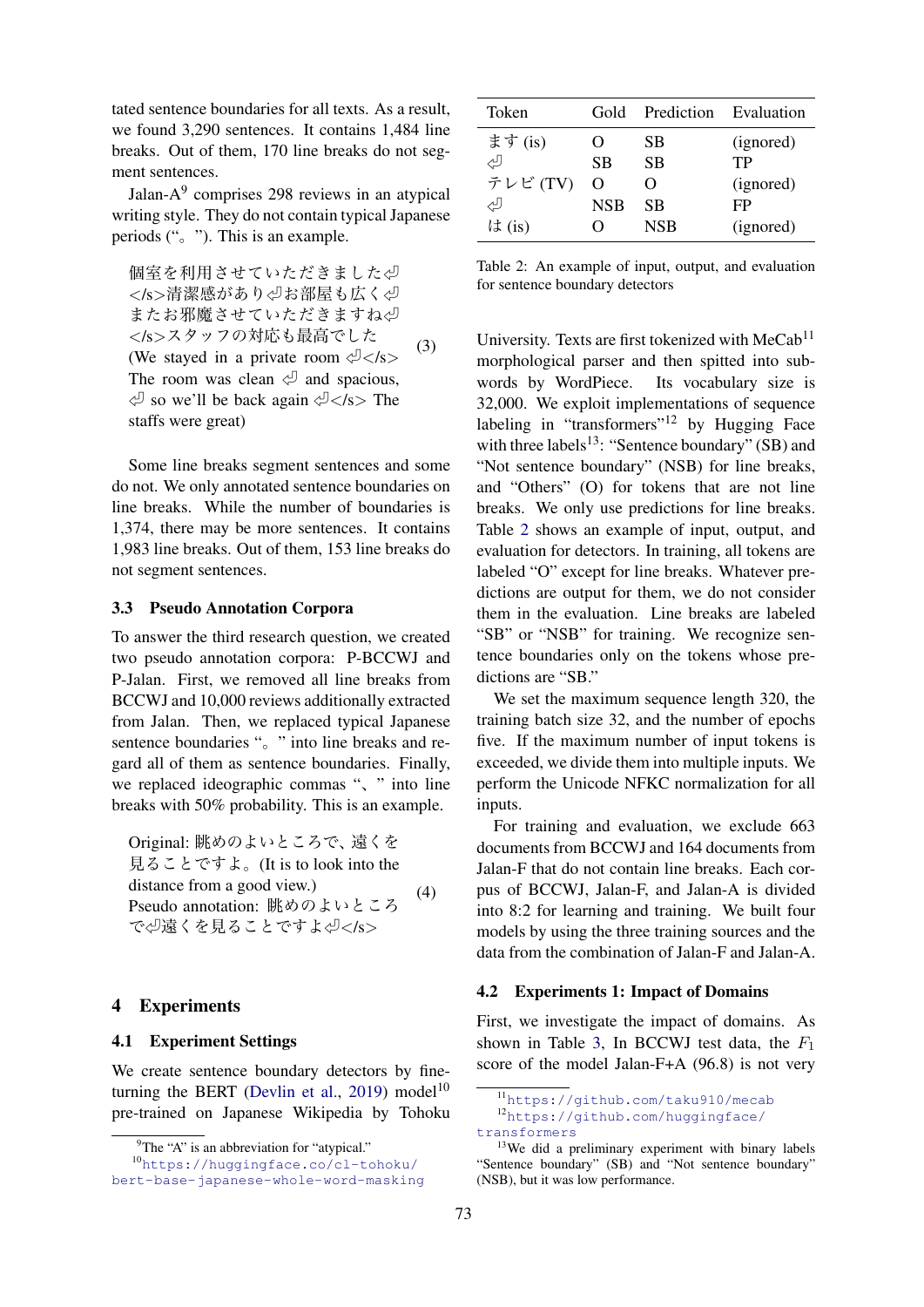<span id="page-3-2"></span>

| Test    | Train                      |                        | TP TN |                | FP FN | $F_1$     |
|---------|----------------------------|------------------------|-------|----------------|-------|-----------|
|         | BCCWJ BCCWJ                | 4,029 568 50 96        |       |                |       | 98.2      |
|         | Jalan-F                    | 3,749 520 98 376       |       |                |       | 94.1      |
|         | Jalan-A                    | 4,014 325 293 111 95.2 |       |                |       |           |
|         | Jalan-F+A 3,921 559 59 204 |                        |       |                |       | 96.8      |
| Jalan-F | <b>BCCWJ</b>               | 258                    | 18    | $\Omega$       |       | $0$ 100.0 |
|         | Jalan-F                    | 258                    | 15    | 3 <sup>7</sup> | 0     | 99.4      |
|         | Jalan-A                    | 258                    | 7     | 11             | 0     | 97.9      |
|         | Jalan-F+A                  | 258                    | 17    | 1              | 0     | 99.8      |

Table 3: SBD Performance on line breaks by models traied with annotated copora

<span id="page-3-3"></span>

| Test | Train                      |  |  | TP TN FP FN $F_1$ |
|------|----------------------------|--|--|-------------------|
|      | Jalan-A BCCWJ              |  |  | 210 46 1 11 97.2  |
|      | Jalan-F                    |  |  | 188 39 8 33 90.2  |
|      | Jalan-A 204 27 20 17 91.7  |  |  |                   |
|      | Jalan-F+A 202 45 2 19 95.1 |  |  |                   |

Table 4: SBD Performance on line breaks in atypical writing style by models traied with annotated copora

<span id="page-3-4"></span>

| Test    | Train                                   |          | TP TN FP FN $F_1$ |         |
|---------|-----------------------------------------|----------|-------------------|---------|
|         | P-BCCWJ P-BCCWJ 2,715 570 48 1,410 78.8 |          |                   |         |
|         | P-Jalan 1,868 575 43 2,257 61.9         |          |                   |         |
| Jalan-A | P-BCCWJ                                 | 200 46 1 |                   | 21 94.8 |
|         | P-Jalan                                 | 192 46 1 |                   | 29 92.8 |
|         |                                         |          |                   |         |

Table 5: SBD Performance on line breaks by models traied with pseudo copora

bad compared to one of the model BCCWJ (98.2). This shows that we can make reasonably accurate models using training data even from different domains. On the other hand, *F*<sup>1</sup> scores for Jalan-F test data are close to 100 for all models. Therefore, we consider Jalan-F only contains simple cases.

## <span id="page-3-0"></span>4.3 Experiments 2: Impact of Writing Styles

Second, we investigate the impact of writing styles. As shown in Table [4,](#page-3-3) the  $F_1$  score of the model BCCWJ is the best (97.2) among the four models. This shows that models trained on a large amount of data are more accurate, even if the writing styles are different.

## <span id="page-3-1"></span>4.4 Experiments 3: Effect of Pseudo Corpora

Third, we investigate the effect of pseudo cor-pora. Table [5](#page-3-4) shows the result. The  $F_1$  scores of the model P-BCCWJ for BCCWJ is 78.8. It is much worse than one of the model BCCWJ (98.2). This is an example of a false negative (FN) by the model P-BCCWJ.

防災対策を構築する必要がある。少 *<*/s*>*消防庁においては、*. . .* (It is necessary to build disaster prevention measures. 㾑*<*/s*>*In the fire and disaster management agency, *. . .*) (5)

They were often wrong even in the almost obvious cases where periods "。" were just before line breaks.

The *F*<sup>1</sup> scores of the models P-BCCWJ and P-Jalan are respectively 94.8 and 92.8. Though they are better than one of the model Jalan-F (90.2), worse than one of the model Jalan-F+A (95.1).

These results suggest that although a sentence boundary detector with pseudo-corpus could achieve moderate performance, we can obtain better detectors by training with annotated corpora.

## 5 Conclusion

We implemented sentence boundary detectors by using BERT and revealed the following facts:

- It is possible to train a sentence boundary detector on line breaks with annotated corpora.
- Training with much annotation data is effective even for texts in another writing style.
- Although it is possible to train a sentence boundary detector even with pseudo-corpus to some extent, more performance will be gained by training with annotated corpora.

There are two main issues that we need to address in the future. The first issue is to do is to use active learning to increase the number of learning examples and improve accuracy. The second issue is to perform SBD for other atypical sentence boundary expressions other than line breaks.

## Acknowledgements

We recognize Dr. Yuki Arase at Osaka University for the many discussions and insightful comments. Furthermore, we thank the anonymous reviewers for their careful reading and valuable comments.